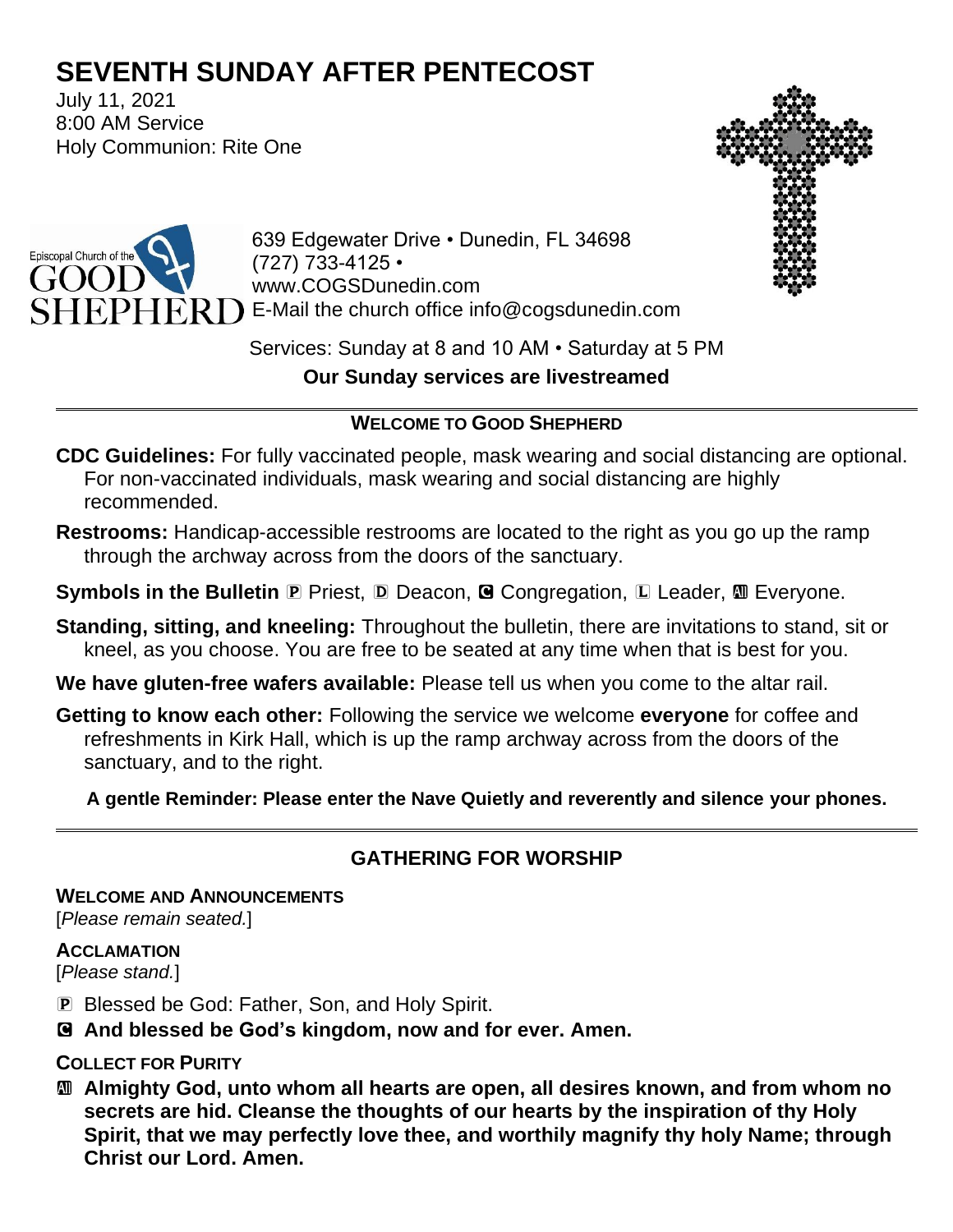- P Lord, have mercy upon us.
- C **Christ, have mercy upon us.**
- **P** Lord, have mercy upon us.

### **THE COLLECT OF THE DAY**

- P The Lord be with you.
- C **And with thy Spirit.**
- P Let us pray… O Lord, mercifully receive the prayers of your people who call upon you, and grant that they may know and understand what things they ought to do, and also may have grace and power faithfully to accomplish them; through Jesus Christ our Lord, who lives and reigns with you and the Holy Spirit, one God, now and for ever.
- C **Amen.**

# **THE WORD OF GOD**

**The Readings:** 2 Samuel 6: 1-5., 2B-19, Psalm 24, Ephesians 1:3-14, Mark 6:14-29 [*Please be seated.*]

# **The First Reading**

L *The First Reading is taken from 2 Samuel chapter 6…*

David again gathered all the chosen men of Israel, thirty thousand. David and all the people with him set out and went from Baale-judah, to bring up from there the ark of God, which is called by the name of the LORD of hosts who is enthroned on the cherubim. They carried the ark of God on a new cart, and brought it out of the house of Abinadab, which was on the hill. Uzzah and Ahio, the sons of Abinadab, were driving the new cart with the ark of God; and Ahio went in front of the ark. David and all the house of Israel were dancing before the LORD with all their might, with songs and lyres and harps and tambourines and castanets and cymbals. So David went and brought up the ark of God from the house of Obed-edom to the city of David with rejoicing; and when those who bore the ark of the Lord had gone six paces, he sacrificed an ox and a fatling. David danced before the Lord with all his might; David was girded with a linen ephod. So David and all the house of Israel brought up the ark of the LORD with shouting, and with the sound of the trumpet. As the ark of the LORD came into the city of David, Michal daughter of Saul looked out of the window, and saw King David leaping and dancing before the LORD; and she despised him in her heart. They brought in the ark of the LORD, and set it in its place, inside the tent that David had pitched for it; and David offered burnt offerings and offerings of well-being before the LORD. When David had finished offering the burnt offerings and the offerings of well-being, he blessed the people in the name of the LORD of hosts, and distributed food among all the people, the whole multitude of Israel, both men and women, to each a cake of bread, a portion of meat, and a cake of raisins. Then all the people went back to their homes.

- L The Word of the Lord.
- C **Thanks be to God.**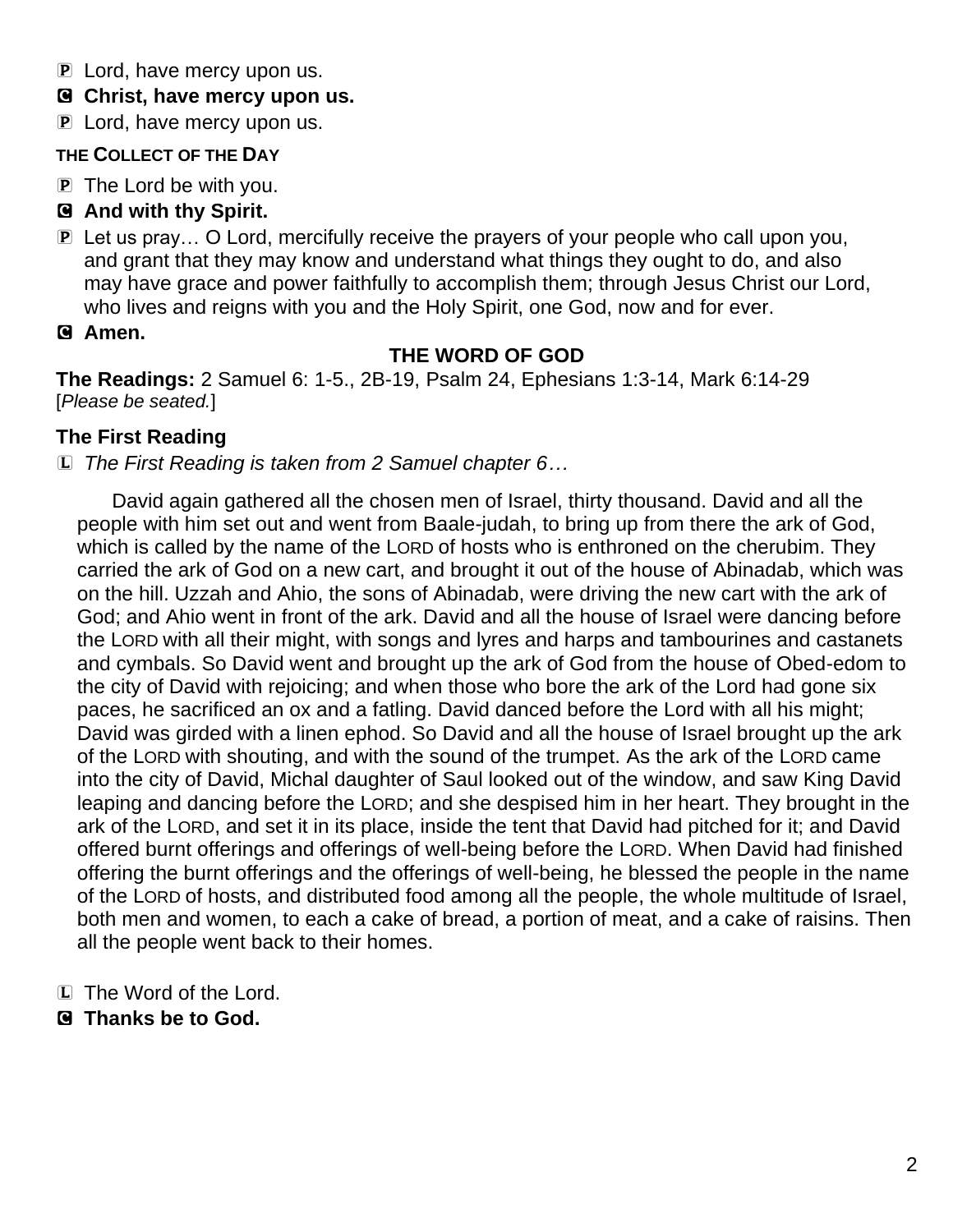# **The Psalm**

L *We will read responsively Psalm 24…*

- L The earth is the LORD's and all that is in it, the world and all who dwell therein.
- C **For it is he who founded it upon the seas and made it firm upon the rivers of the deep.**
- L "Who can ascend the hill of the LORD? " and who can stand in his holy place?"
- C **"Those who have clean hands and a pure heart, who have not pledged themselves to falsehood, nor sworn by what is a fraud.**
- L They shall receive a blessing from the LORD and a just reward from the God of their salvation."
- C **Such is the generation of those who seek him, of those who seek your face, O God of Jacob.**
- L Lift up your heads, O gates; lift them high, O everlasting doors; and the King of glory shall come in.
- C **"Who is this King of glory?" "The LORD, strong and mighty, the LORD, mighty in battle."**
- L Lift up your heads, O gates; lift them high, O everlasting doors; and the King of glory shall come in.
- C **"Who is he, this King of glory?" "The LORD of hosts, he is the King of glory."**

# **The Second Reading**

L *The Second Reading is taken from Ephesians chapter 1…*

Blessed be the God and Father of our Lord Jesus Christ, who has blessed us in Christ with every spiritual blessing in the heavenly places, just as he chose us in Christ before the foundation of the world to be holy and blameless before him in love. He destined us for adoption as his children through Jesus Christ, according to the good pleasure of his will, to the praise of his glorious grace that he freely bestowed on us in the Beloved. In him we have redemption through his blood, the forgiveness of our trespasses, according to the riches of his grace that he lavished on us. With all wisdom and insight he has made known to us the mystery of his will, according to his good pleasure that he set forth in Christ, as a plan for the fullness of time, to gather up all things in him, things in heaven and things on earth. In Christ we have also obtained an inheritance, having been destined according to the purpose of him who accomplishes all things according to his counsel and will, so that we, who were the first to set our hope on Christ, might live for the praise of his glory. In him you also, when you had heard the word of truth, the gospel of your salvation, and had believed in him, were marked with the seal of the promised Holy Spirit; this is the pledge of our inheritance toward redemption as God's own people, to the praise of his glory.

- L The Word of the Lord.
- C **Thanks be to God.**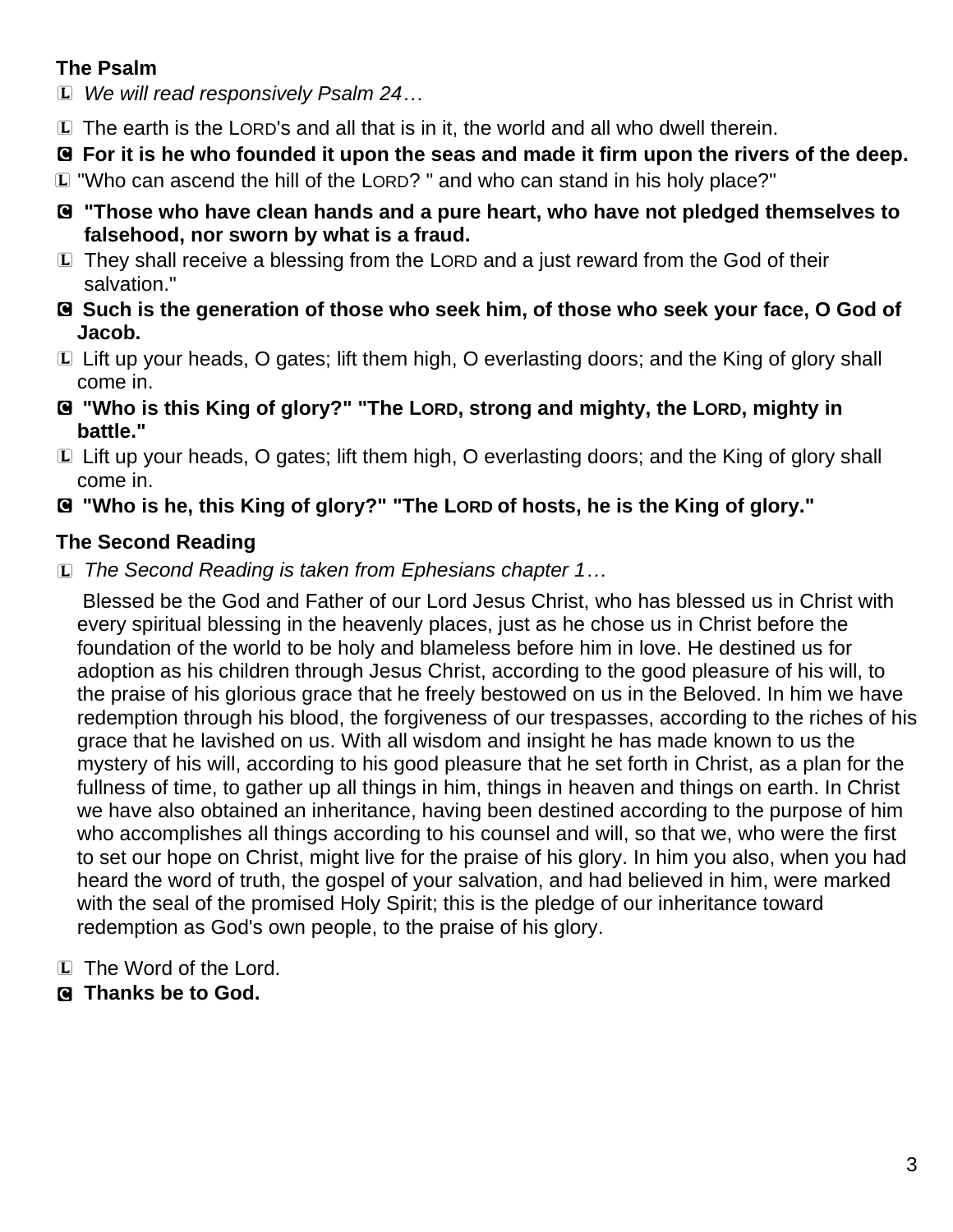# **The Gospel**

[*Please stand.*]

D The Holy Gospel of our Lord Jesus Christ according to Mark.

# C **Glory be to thee, O Lord.**

D King Herod heard of Jesus and his disciples, for Jesus' name had become known. Some were saying, "John the baptizer has been raised from the dead; and for this reason these powers are at work in him." But others said, "It is Elijah." And others said, "It is a prophet, like one of the prophets of old." But when Herod heard of it, he said, "John, whom I beheaded, has been raised." For Herod himself had sent men who arrested John, bound him, and put him in prison on account of Herodias, his brother Philip's wife, because Herod had married her. For John had been telling Herod, "It is not lawful for you to have your brother's wife." And Herodias had a grudge against him, and wanted to kill him. But she could not, for Herod feared John, knowing that he was a righteous and holy man, and he protected him. When he heard him, he was greatly perplexed; and yet he liked to listen to him. But an opportunity came when Herod on his birthday gave a banquet for his courtiers and officers and for the leaders of Galilee. When his daughter Herodias came in and danced, she pleased Herod and his guests; and the king said to the girl, "Ask me for whatever you wish, and I will give it." And he solemnly swore to her, "Whatever you ask me, I will give you, even half of my kingdom." She went out and said to her mother, "What should I ask for?" She replied, "The head of John the baptizer." Immediately she rushed back to the king and requested, "I want you to give me at once the head of John the Baptist on a platter." The king was deeply grieved; yet out of regard for his oaths and for the guests, he did not want to refuse her. Immediately the king sent a soldier of the guard with orders to bring John's head. He went and beheaded him in the prison, brought his head on a platter, and gave it to the girl. Then the girl gave it to her mother. When his disciples heard about it, they came and took his body, and laid it in a tomb.

D The Gospel of the Lord.

C **Praise be to thee, O Christ.**

[*Please be seated.*]

**SERMON** The Rev. Cindy Roehl

**NICENE CREED**  [*Please stand.*]

C **We believe in one God, the Father, the Almighty, maker of heaven and earth, of all that is, seen and unseen.** 

**We believe in one Lord, Jesus Christ, the only Son of God, eternally begotten of the Father, God from God, Light from Light, true God from true God, begotten, not made, of one Being with the Father. Through him all things were made. For us and for our salvation he came down from heaven: by the power of the Holy Spirit he became incarnate from the Virgin Mary, and was made man. For our sake he was crucified under Pontius Pilate; he suffered death and was buried. On the third day he rose again in accordance with the Scriptures; he ascended into heaven and is seated at the right hand of the Father. He will come again in glory to judge the living and the dead, and his kingdom will have no end.**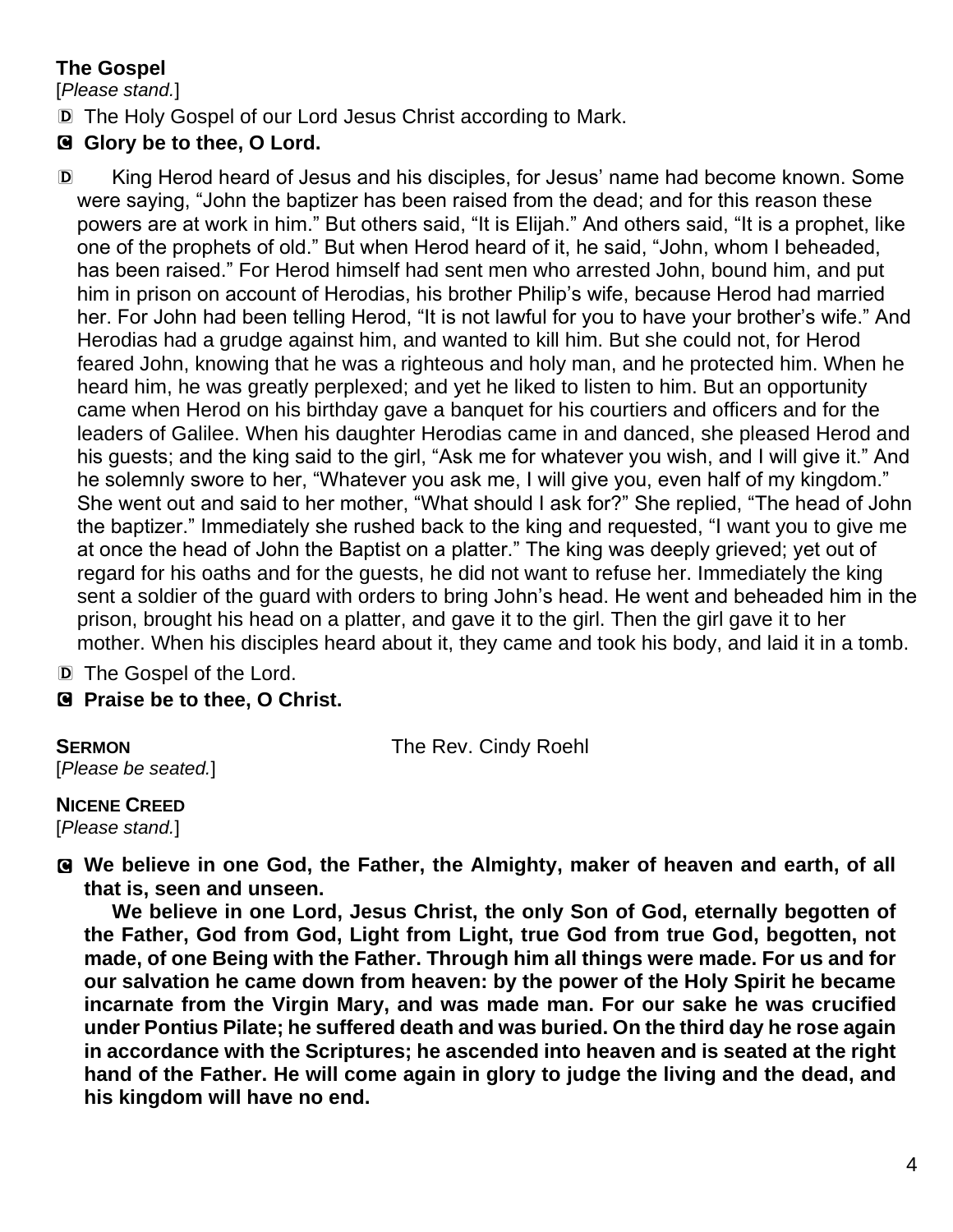**We believe in the Holy Spirit, the Lord, the giver of life, who proceeds from the Father and the Son. With the Father and the Son he is worshiped and glorified. He has spoken through the Prophets. We believe in one holy catholic and apostolic Church. We acknowledge one baptism for the forgiveness of sins. We look for the resurrection of the dead, and the life of the world to come. Amen.**

### **PRAYERS OF THE PEOPLE**

*[Please sit, stand, or kneel, as you prefer.]*

- D Let us pray for the whole state of Christ's Church and the world.
- L Almighty and everliving God, who in thy holy Word hast taught us to make prayers, and supplications, and to give thanks for all humanity receive these our prayers which we offer unto thy divine Majesty, beseeching thee to inspire continually the Universal Church with the spirit of truth, unity, and concord; and grant that all those who do confess thy holy Name may agree in the truth of thy holy Word, and live in unity and godly love. God of Light and Life,

# C **We pray to you.**

L Give grace, O heavenly Father, to all bishops, especially to Michael, our Presiding Bishop; Dabney, our Bishop; Barry and Michael, our Assisting Bishops; Whitney, our Rector; Cindy, our Deacon; to our companion diocese of the Dominican Republic; to these Episcopal Churches in our Diocese; Diocesan House, DaySpring Episcopal Center; Epiphany, Cape Coral; Good Samaritan, Clearwater; Good Shepherd, LaBelle; Good Shepherd, Punta Gorda; Good Shepherd, Venice, Clearwater Deanery Collaboration Partners; and to all priests, deacons, and the laity in their ministry; that they may, both by their life and doctrine, set forth thy true and lively Word, and rightly and duly administer thy holy Sacraments. God of Light and Life,

## C **We pray to you.**

L And to all thy people give thy heavenly grace, and especially to this congregation here present; that, with meek heart and due reverence, they may hear and receive thy holy Word, truly serving thee in holiness and righteousness all the days of their life. God of Light and Life,

## C **We pray to you.**

L We beseech thee also so to rule the hearts of those who bear the authority of government in this and every land, especially President Biden, that they may be led to wise decisions and right actions for the welfare and peace of the world. We pray that all God's children, especially those in the Middle East, might live in the hope of the world peace for which we are created. God of Light and Life,

# C **We pray to you.**

- L And we most humbly beseech thee, of thy goodness, O Lord, to comfort and succor [*Add handwritten names from notebook*] and all those who, in this transitory life, are in trouble, sorrow, need, sickness, or any other adversity, especially those listed in the weekly news who have asked for our prayers. I now invite you to pray for others by name, aloud or in your hearts. [*Leave time…*] God of Light and Life,
- C **We pray to you.**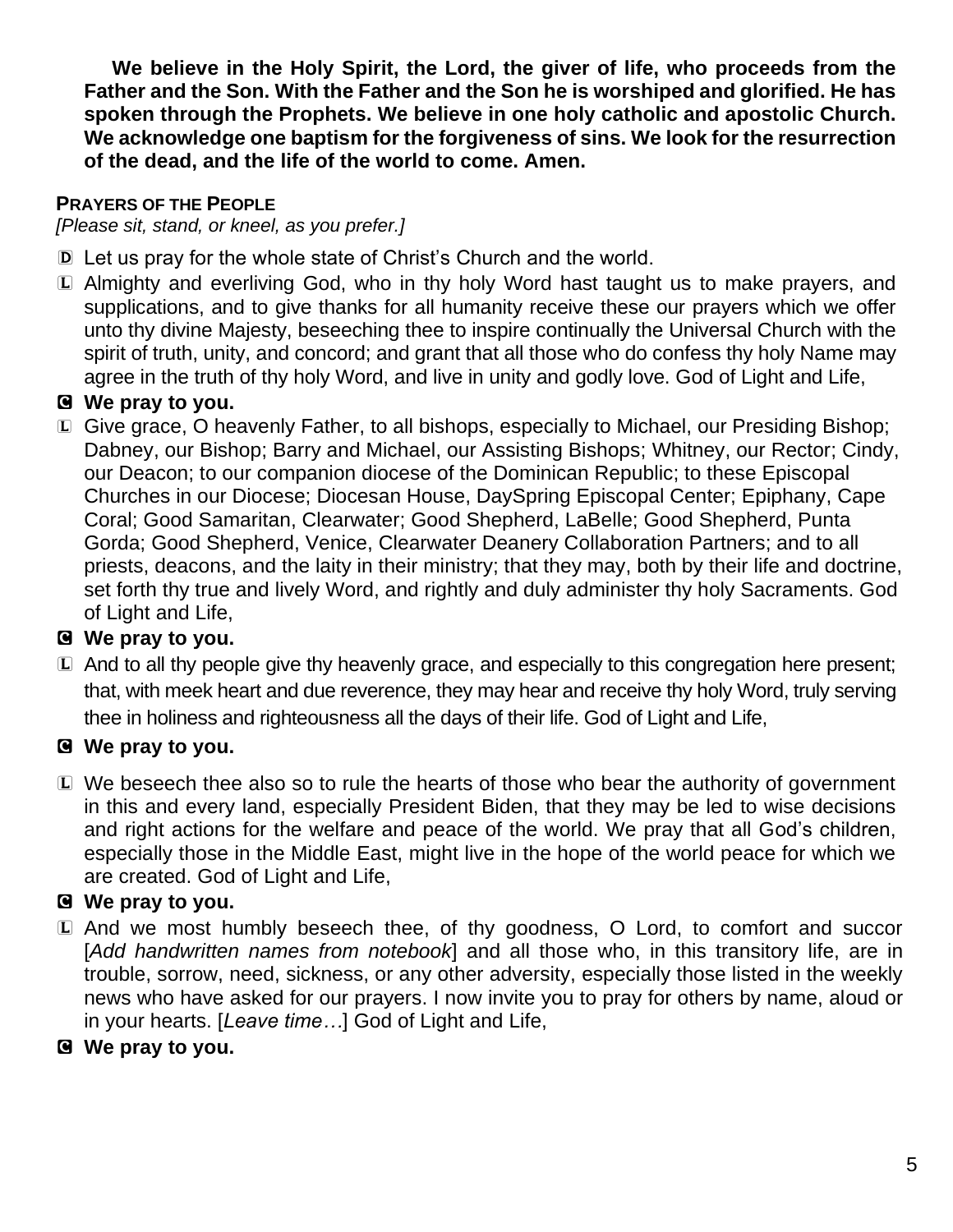L Open, O Lord, the eyes of all people to behold thy gracious hand in all thy works, that, rejoicing in thy whole creation, they may honor thee with their substance, and be faithful stewards of thy bounty. We give thanks for the flowers given to the Glory of God, and for all the blessings of this life, especially the birthdays this coming week of Kaitlyn Statile, Phil Beauchamp, Mary Ratliff, Linda Johnson, John Russotto, John Scott, and the anniversaries of Dick & Charlotte Smedley*.* God of Light and Life,

# C **We pray to you.**

L And we also bless thy holy Name for all thy servants departed this life in thy faith and fear, [*especially… add names from notebook*]. Please add names of those on your heart, silently or aloud. [*Leave time…*] We beseech thee to grant them continual growth in thy love and service; and to grant us grace so to follow the good examples of all thy saints, that with them we may be partakers of thy heavenly kingdom. God of Light and Life,

## C **We pray to you.**

L Grant these our prayers, O Father, for Jesus Christ's sake, our only Mediator and Advocate.

*(The Celebrant adds a concluding collect.)*

## C **Amen.**

## **CONFESSION AND ABSOLUTION**

#### [*Please kneel or stand.*]

- D Let us humbly confess our sins unto Almighty God. [*Silence is kept.*] Most merciful God, . . .
- a **We confess that we have sinned against thee in thought, word, and deed, by what we have done, and by what we have left undone. We have not loved thee with our whole heart; we have not loved our neighbors as ourselves. We are truly sorry and we humbly repent. For the sake of thy Son Jesus Christ, have mercy on us and forgive us; that we may delight in thy will, and walk in thy ways, to the glory of thy Name. Amen.**
- P Almighty God, our heavenly Father, who of his great mercy hath promised forgiveness of sins to all those who with hearty repentance and true faith turn unto him, have mercy upon you, pardon and deliver you from all your sins, confirm and strengthen you in all goodness, and bring you to everlasting life; through Jesus Christ our Lord.

### C **Amen.**

### **THE GREETING OF PEACE**

[*Please stand.*]

- P The peace of the Lord be always with you.
- C **And with thy spirit.**

## **THE HOLY COMMUNION**

### **OFFERTORY SENTENCE**

[*Please be seated.*]

**PRESENTATION OF THE OFFERINGS** [*Please stand when invited by the Deacon.*]

- D As we receive these gifts, we acknowledge
- C **All things come from thee, O Lord and of thine own have we given thee.**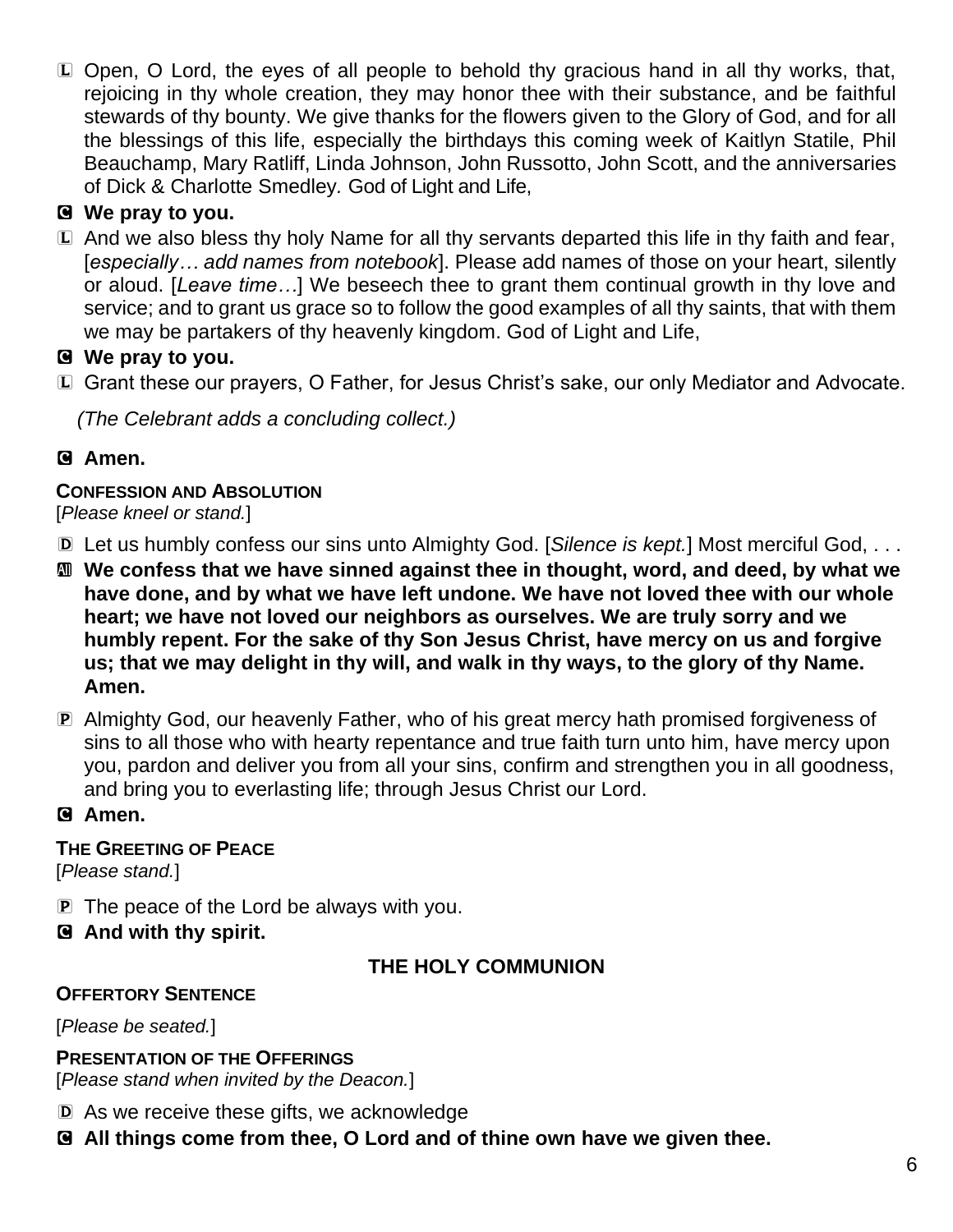**THE GREAT THANKSGIVING:** Eucharistic Prayer II

- P The Lord be with you.
- C **And with thy spirit.**
- P Lift up your hearts.
- C **We lift them up unto the Lord.**
- **P** Let us give thanks unto our Lord God.
- C **It is meet and right so to do.**
- P It It is very meet, right, and our bounden duty, that we should at all times, and in all places, give thanks unto thee, O Lord, holy Father, almighty, everlasting God, Creator of the light and source of life, who hast made us in thine image, and called us to new life in Jesus Christ our Lord. Therefore, with Angels and Archangels, and with all the company of heaven, we laud and magnify thy glorious Name; evermore praising thee, and saying,

# C **Holy, holy, holy, Lord God of Hosts: Heaven and earth are full of thy glory. Glory be to thee, O Lord Most High.**

**Blessed is he that cometh in the name of the Lord. Hosanna in the highest.**

[*Please kneel or stand, as you choose.*]

- P All glory be to thee, O Lord our God, for that thou didst create heaven and earth, and didst make us in thine own image; and, of thy tender mercy, didst give thine only Son Jesus Christ to take our nature upon him, and to suffer death upon the cross for our redemption. He made there a full and perfect sacrifice for the whole world; and did institute, and in his holy Gospel command us to continue, a perpetual memory of that his precious death and sacrifice, until his coming again.
- P For in the night in which he was betrayed, he took bread; and when he had given thanks to thee, he broke it, and gave it to his disciples, saying, "Take, eat, this is my Body, which is given for you. Do this in remembrance of me."
- P Likewise, after supper, he took the cup; and when he had given thanks, he gave it to them, saying, "Drink this, all of you; for this is my Blood of the New Covenant, which is shed for you, and for many, for the remission of sins. Do this, as oft as ye shall drink it, in remembrance of me."
- P Wherefore, O Lord and heavenly Father, we thy people do celebrate and make, with these thy holy gifts which we now offer unto thee, the memorial thy Son hath commanded us to make; having in remembrance his blessed passion and precious death, his mighty resurrection and glorious ascension; and looking for his coming again with power and great glory. And we most humbly beseech thee, O merciful Father, to hear us, and, with thy Word and Holy Spirit, to bless and sanctify these gifts of bread and wine, that they may be unto us the Body and Blood of thy dearly-beloved Son Jesus Christ.
- C **And we earnestly desire thy fatherly goodness to accept this our sacrifice of praise and thanksgiving, whereby we offer and present unto thee, O Lord, our selves, our souls and bodies. Grant, we beseech thee, that all who partake of this Holy Communion may worthily receive the most precious Body and Blood of thy Son Jesus Christ, and be filled with thy grace and heavenly benediction; and also that we and all thy whole Church may be made one body with him, that he may dwell in us, and we in him; through the same Jesus Christ our Lord;**